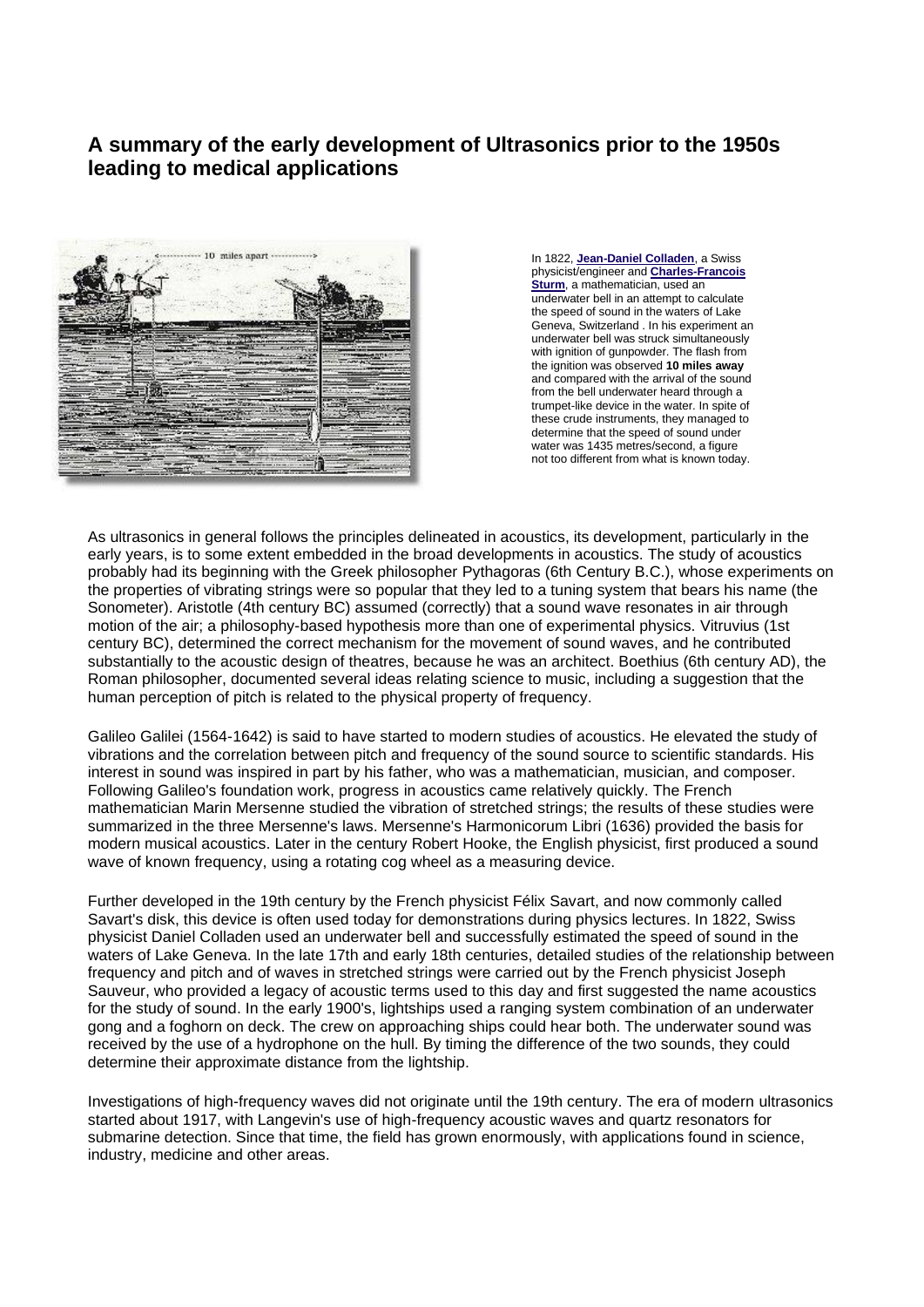Underwater detection systems were developed for the purpose of underwater navigation by submarines in World war I and in particular after the Titanic sank in 1912. Alexander Belm in Vienna, described an underwater echo-sounding device in the same year. Within a week of the Titanic tragedy, Lewis Richardson filed a patent with the British patent office for echo ranging with airborne sound, following a month later with a patent application for the underwater equivalent. The first functioning echo ranger, however, was patented in the United States in 1914 by Canadian Reginald A. Fessenden, who worked for the Submarine Signal Company. Fessenden's device was an electric oscillator that emitted a low-frequency noise and then switched to a receiver to listen for echoes; it was able to detect an iceberg underwater from 2 miles away, although it could not precisely determine its direction.

Sergei Y. Sokolov at the V.I. Ulyanov (Lenin) Electrotechnical Institute proposed in 1928, and a few years later demonstrated a through-transmission technique for flaw detection in metals. He advanced his idea in the late 1920s, at a time when the required technology did not exist. He proposed that such technique could be used to detect irreguarities in solids such as metals. The resolution of the experimental devices which he fabricated was however poor and could not be used at a practical level.

Sokolov subsequently described a different and obviously the more important concept in ultrasonic applications. He demonstrated that sound waves could be used as a new form of microscope, basing on a reflective principle. Sokolov recognized that a 'microscope' using sound waves with a frequency of 3,000 megahertz (MHz) would have a resolution equal to that of the optical microscope. It was nevertheless not until the late 1930s that the technology for such devices was progressively developed, and the high frequencies required for Sokolov's microscope are found in microwave and ultrasonic systems used for radar and underwater navigation.

In the reflection technique, a pulsed sound wave is transmitted from one side of the sample, reflected off the far side, and returned to a receiver located at the starting point. Upon impinging on a flaw or crack in the material, the signal is reflected and its traveling time altered. The actual delay becomes a measure of the flaw's location; a map of the material can be generated to illustrate the location and geometry of the flaws. In the through-transmission method, the transmitter and receiver are located on opposite sides of the material; interruptions in the passage of sound waves are used to locate and measure flaws. Usually a water medium is employed in which transmitter, sample, and receiver are immersed.

The equipment suggested by Sokolov which could generate very short pulses necessary to measure the brief propagation time of their returning echoes was not available until the 1940s. Industrial use of ultrasonic testing apparently started spontaneously at around similar times in the United States and Great Britain. Such technology had also been in place in Germany and Japan, but developments had been curtailed because of



the second world war.

The key-persons, Floyd Firestone, Donald Sproule and Adolf Trost had no knowledge of each other as they worked strictly in secret. Not even their patentapplications were published. Sproule and Trost used transmission-technique with separate transmitter- and receiver-probes. Trost invented the so-called "Trost-Tonge". The 2 probes were contacted on opposite sides of a plate, held in same axis by a mechanical device the tonge - and coupled to both surfaces by continuously flowing water. Sproule placed the 2 probes on the same side of the workpiece. So he invented double-crystal probes. He used this combination also with varying distance from each other. Firestone was the first to realize the reflection-technique. He modified a radar instrument and developed a transmitter with short pulses and an amplifier with short dead-zone. Sproule eventually gave up the transmission method and filed a

patent in 1952 entitled "the improvements in/ or relating to apparatus for flaw detection and velocity measurement by ultrasonic echo methods".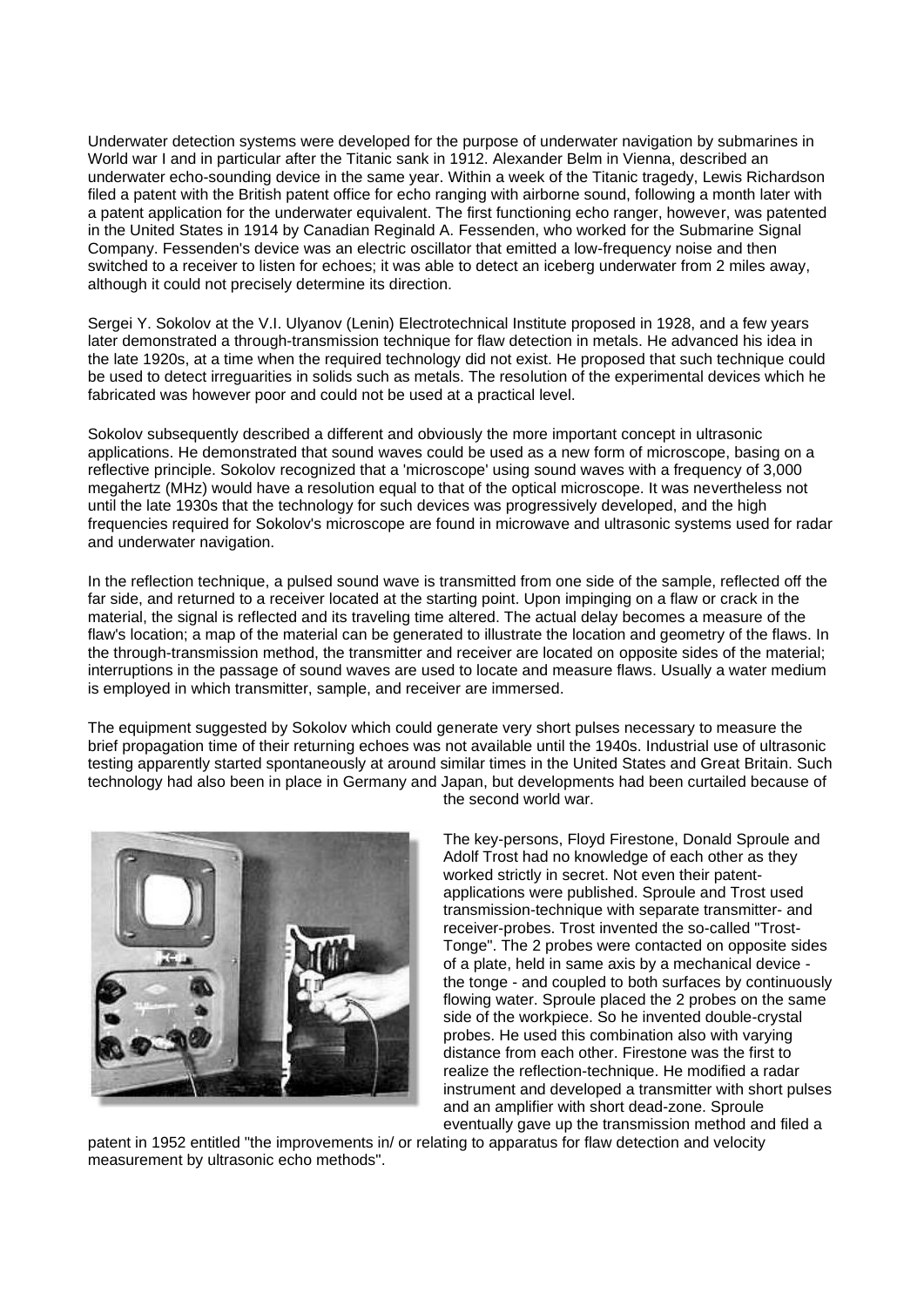Firestone had made the following presentations and/or registered the following patents between 1940 and 1951:

- 1940 Flaw detecting device and measuring instrument
- 1943 Resonance inspection method; Surface and shear wave method and apparatus
- 1945 Supersonic reflectoscope, an instrument for inspecting the interior of solid parts by means of sound waves
- 1946 Refinements in supersonic reflectscope, Polarized sound
- 1948 Tricks with supersonic reflectscope
- 1951 Method and means for generating and utilizing vibrational wave in plate

Sproule and Firestone found industrial partners for their instruments: Kelvin-Hughes and Sperry Inc. Kelvin-Hughes produced their first commercial machine in 1952. Several years later, in Germany in 1949 two persons received information about the [Firestone-Sperry-Reflectoscope](http://www.ob-ultrasound.net/sperry.html) by publications in technical papers: [Josef Krautkrämer](http://www.krautkramer.com/company/company.htm) in Cologne and [Karl Deutsch](http://www.karldeutsch.de/history.htm) in Wuppertal. Both started developments - without knowledge of each other. Josef Krautkrämer and his brother Herbert were physicists, working in the field of oscilloscopes. They could develop ultrasonic instruments alone. Karl Deutsch, a mechanical engineer needed a partner for the electronics and found him with Hans-Werner Branscheid who had got some technical experience in radar-technique during the war. Within only one year both young and tiny companies could present their Ultrasonic testing-flaw-detectors, starting a competition still existing today.



Early pipe testing with Krautkrämer apparatus (1950s)

Later on more ultrasonic testing units came on the international markets: Siemens and Lehfeldt in Germany, [Kretztechnik](http://www.ob-ultrasound.net/kretztechnik.html) in Austria, Ultrasonique in France and Kelvin-Hughes in Britain. They all stopped their production before the 1970s. Kelvin-Hughes also stopped at the same time, Sperry was later renamed Automation Industries Inc.

Krautkrämer became world-wide market-leader in the early 60-ies and has kept this position until today. Besides Karl Deutsch new names came up: Nukem in Germany, Panametrics and Stavely (after Sonic and Harisonic) in USA, Sonatest and Sonomatic in Briatain, Gilardoni in Italy.

Research into ultrasonics and [metal-flaw detection in Japan](http://www.ob-ultrasound.net/japan_ultrasonics.html) was considerably curtailed when World war II broke out in 1941, at which time the Americans and the Germans were both diligently researching into ultrasonics and the development of the Radar. The study into Radar techniques in Japan was also in the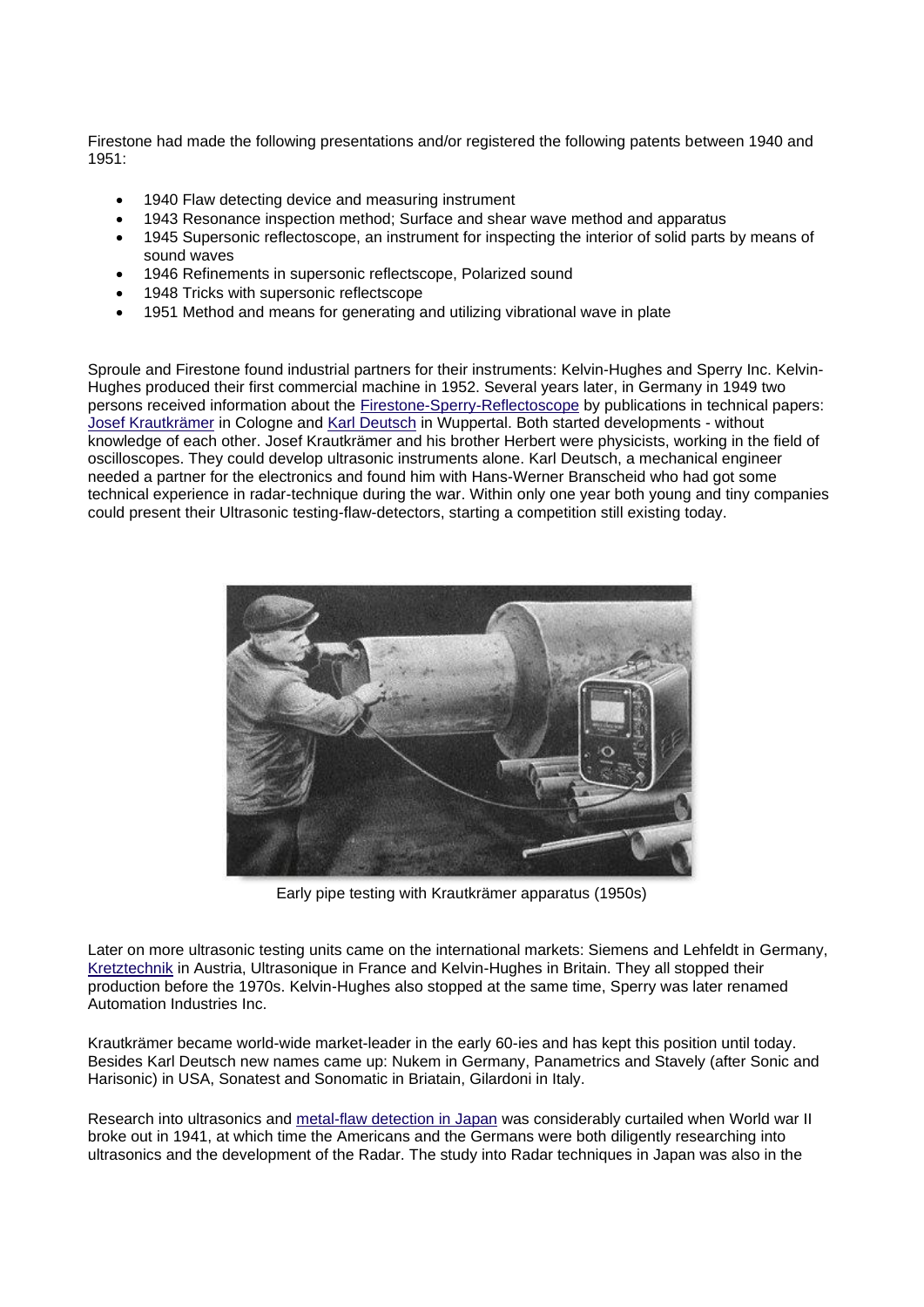disadvantage. As the war ended in 1945, research into high-power electronics was prohibited in Japan for some time (up till 1948, when developments of non-military electronics resumed).

Japanese enterprises took on the research from the U.S. and England and soon developed its own flaw detectors in non-destructive testing. In about 1949, four Japanese companies started to manufacture their own flaw dectors. These were: the Mitsubishi Electric Corporation, the Japan Radio Company (later became the Aloka Company), the Shimadsu Manufacturing Company and the Tokyo Ultrasonic Industrial Company. Only Mitsubishi continued to expand in the field of non-destructive testing and the other companies moved on to other areas and in particular diagnostic medical ultrasound applications. The Japanese Society for Non-Destructive Inspection officially recognised the year 1952 as the first year non-destructive testing was implemented in Japan.

The use of Ultrasonics in the field of medicine had nonetheless started initially with it's applications in therapy rather than diagnosis, utilising it's heating and disruptive effects on animal tissues. The destructive ability of high intensity ultrasound had been recognised in the 1920s from the time of Langevin when he noted destruction of school of fishes in the sea and pain induced in the hand when placed in a water tank insonated with high intensity ultrasound; and from the seminal work in the late 1920s from Robert Wood and the legendary Alfred Loomis in New York.

In 1944, Lynn and Putnam successfully used ultrasound waves to destroy brain tissue in animals. William Fry and Russell Meyers performed craniotomies and used ultrasound to destroy parts of the basal ganglia in patients with Parkinsonism. Peter Lindstrom reported ablation of frontal lobe tissue in moribound patients to alleviate their pain from carcinomatosis. Ultrasonics was also extensively used in physical and rehabilitation medicine. Jerome Gersten reported in 1953 the use of ultrasound in the treatment of patients with rheumatic arthritis. Several groups such as the Peter Wells group in Bristol, England, the Mischele Arslan group in Padua, Italy and the Douglas Gordon group in London used ultrasonic energy in the treatment of Meniere's disease.

The major developments in Acoustics and Ultrasonics are summarized below :

- 1822 Colladen used underwater bell to calculate the speed of sound in waters of Lake Geneva.
- 1830 Savart developed large, toothed wheel to generate very high frequencies.
- 1842 Magnetostrictive effect discovered by Joule.
- 1845 Stokes investigated effect of viscosity on attenuation.
- 1860 Tyndall developed the sensitive flame to detect high frequency waves.
- 1866 Kundt used dust figures in a tube to measure sound velocity.
- 1876 Galton invented the ultrasonic whistle.
- 1877 Rayleigh's "Theory of Sound" laid foundation for modern acoustics.
- 1880 Curie brothers discovered the piezoelectric effect.
- 1890 Koenig, studying audibility limits, produced vibrations up to 90,000 Hz.
- 1903 Lebedev and co-workers developed complete ultrasonic system to study absorption of waves.
- 1912 Sinking of Titanic led to proposals on use of acoustic waves to detect icebergs.
- 1912 Richardson files first patent for an underwater echo ranging sonar.

1914 Fessenden built first working sonar system in the United States which could detect icebergs two miles away.

1915 Langevin originated modern science of ultrasonics through work on the"Hydrophone" for submarine detection.

- 1921 Cady discovered the quartz stabilized oscillator.
- 1922 Hartmann developed the air-jet ultrasonic generator.
- 1925 Pierce developed the ultrasonic interferometer.
- 1926 Boyle and Lehmann discovered the effect of bubbles and cavitation in liquids by ultrasound.
- 1927 Wood and Loomis described effects of intense ultrasound.
- 1928 Pierce developed the magnetostrictive transducer.
- 1928 Herzfeld and Rice developed molecular theory for dispersion and absorption of sound in gases.
- 1928 Sokolov proposed use of ultrasound for flaw detection.
- 1930 Debye and Sears and Lucas and Biquard discover diffraction of light by ultrasound.